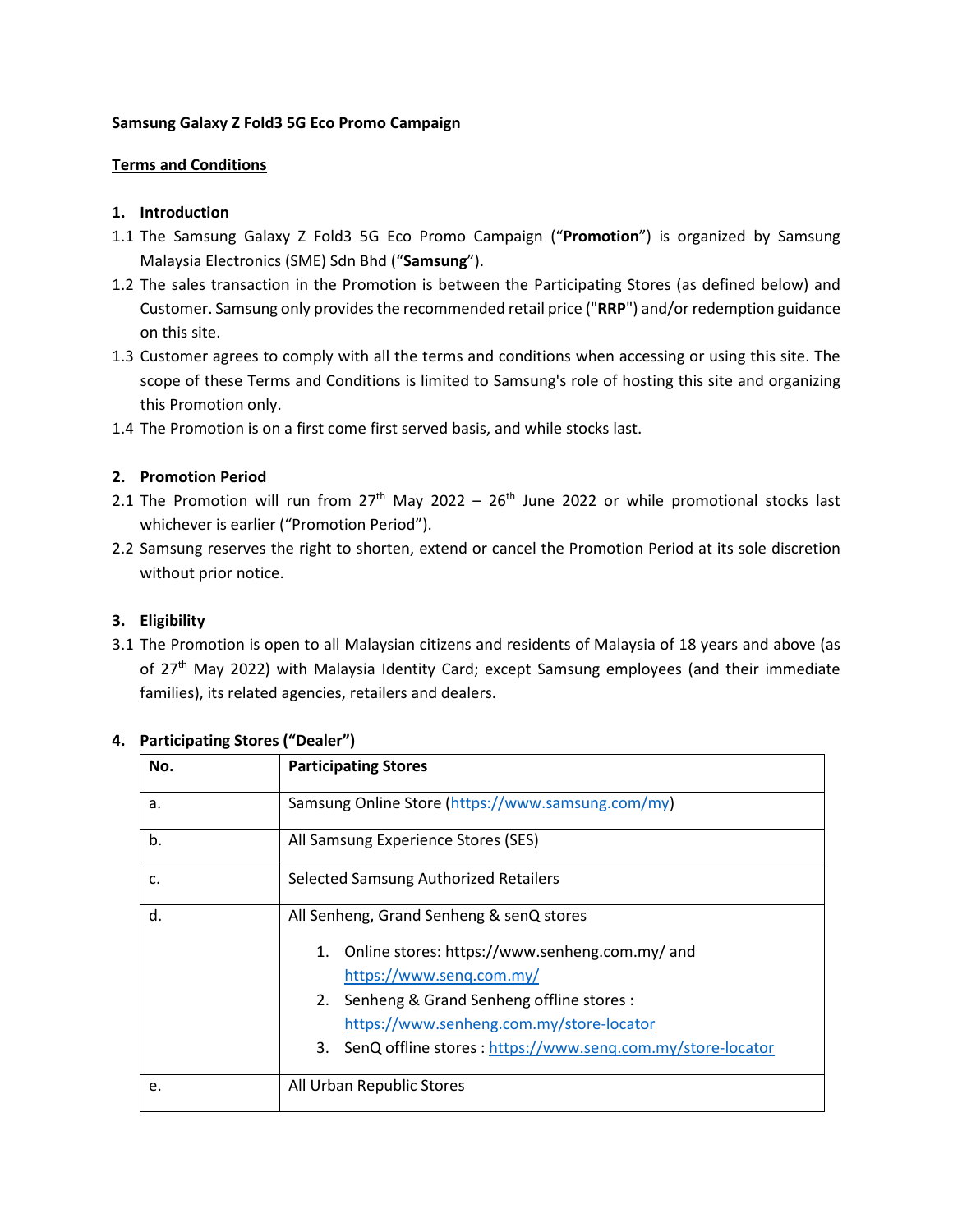|    | Selected AEON stores (i.e. AEON Taman Maluri, AEON Ampang Utara2 (AU2), |  |
|----|-------------------------------------------------------------------------|--|
|    | AEON Mid Valley, AEON IOI Mall)                                         |  |
| g. | All Best Denki stores                                                   |  |
| h. | All Courts Malaysia stores                                              |  |
|    | All Harvey Norman stores; (more particularly set out as link below)     |  |
|    | https://www.harveynorman.com.my/customer-services/store-finder.html)    |  |

(collectively known as the "**Participating Stores**")

# **5. Promotion Mechanism**

By participating in the Promotion, Customer will be eligible for the following promotion(s):

5.1 Customers who purchase the Samsung Galaxy Z Fold3 5G (256GB or 512GB) are entitled to enjoy a rebate of RM700 to purchase Samsung wearables and hearables.

| <b>Participating Models</b> | <b>RRP</b> | Rebate |
|-----------------------------|------------|--------|
| Samsung Z Fold3 5G 256GB    | RM 6,699   |        |
| Samsung Z Fold3 5G 512GB    | RM 7,099   | RM700  |

- 5.2 All purchased items are available for collection or delivery, together with the purchased Participating Model(s) on a first come first served basis, and while stocks last.
- 5.3 The rebate of RM700 must be utilised at the same time the purchase of the Participating Model(s) is made i.e. within a single receipt.
- 5.4 This promotion is limited to 1,700 Customers. The Promotional Products are on a first come first served basis, and while stocks last.
- 5.5 Samsung reserves the right to suspend or terminate or cancel the Promotion or change the Promotional Products anytime without any prior notice.
- 5.6 Samsung reserves the right to amend the Promotional Products at its sole discretion without prior notice.

# **6. Payment**

- 6.1 Customer acknowledges, understands and agrees that all transactions are between Customer and Dealer only. Samsung only acts as the coordinating party and is not involved or a party of any monetary/sale and purchase of this order transaction.
- 6.2 Customer is not allowed to cancel the order, change the selected device colour or model, or the selected outlet once Customer has successfully completed and confirmed the payment transaction.
- 6.3 Customer shall pay the full amount for the order directly to Dealer only.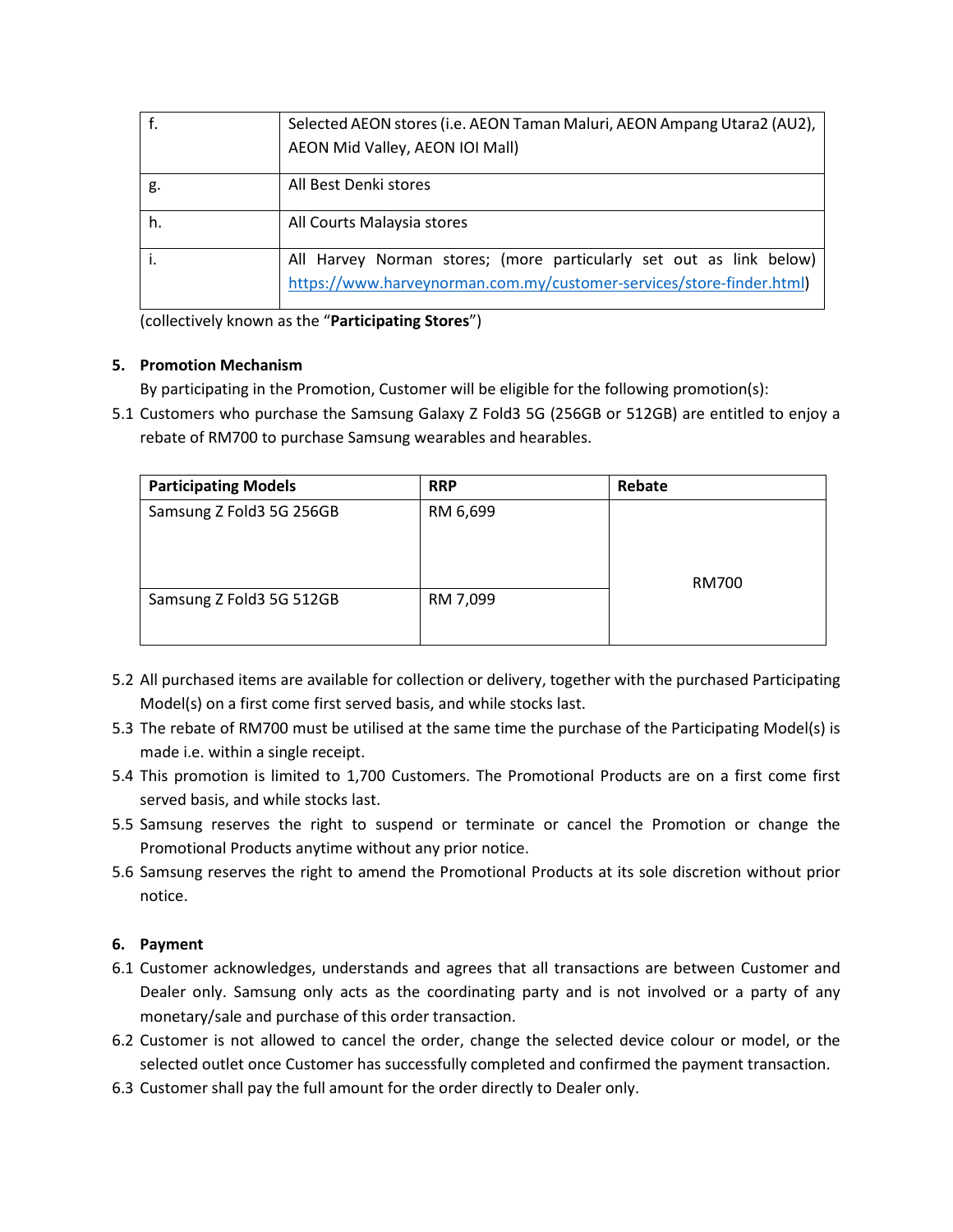# **7. Delivery**

- 7.1 Order will be delivered within 5-7 working days for Peninsular Malaysia; and 1-2 weeks for East Malaysia subject to stock availability.
- 7.2 The fulfilment and delivery of the product is handled by Samsung SDS Malaysia Sdn Bhd ("SDS").
- 7.3 SDS reserves the right to appoint a third (3rd) party vendor or service provider to handle the fulfilment or making available of the product and delivery of the product to you. By providing your personal information including name, delivery address, contact numbers, email address and other information to SDS, SDS can use and/or disclose to such third (3rd) party vendor or service provider for the purposes of delivery service.
- 7.4 To accept the item, the Customer or the authorised representative or the recipient is required to present identification, i.e. NRIC or Passport to the delivery personnel, failing which the delivery personnel have the right to refuse delivery and will return the product to SDS as "unclaimed".
- 7.5 The proof of delivery of product must be in the form of written acknowledgement of receipt of the product by the Customer, the authorised representative or the recipient. If the delivery address is an office address, an acknowledgement by any office staff will be treated as good acknowledgement of the item.
- 7.6 The time for delivery of the product is between the Customer and SDS. Samsung shall not be liable for any delay in delivery of the product howsoever caused.

# **8. Customer's Covenants**

In connection to this Promotion, Customer will not use this site:

- 8.1 To submit fraudulent order, false, inaccurate, misleading, defamatory, or libelous information;
- 8.2 To distribute viruses or any other technologies that may harm Samsung, or the interests or property of other users;
- 8.3 To export the unit purchased except in compliance with the export control laws of relevant jurisdictions and in accordance with posted rules and restrictions;
- 8.4 In the event if Samsung suspects or discovers that the Customer is abusing this Promotion and/or Samsung in any of the ways mentioned above or otherwise, Samsung may, at our sole discretion, take necessary steps to prevent and mitigate such abuse such as limiting, suspending, or terminating the Customer's user account(s) and access to this site, delaying or removing hosted content, removing any special status associated with Customer account(s), reducing or eliminating any discounts, and taking technical and/or legal steps to prevent Customer from using this site.

# **9. Limitation of Liability**

- 9.1 Samsung uses its reasonable effort to keep its site safe, secure, and functioning properly, but Samsung does not guarantee the continuous operation of or access to this site.
- 9.2 Customer agrees that he/she is making use of this site at his/her own risk, and that it is being provided to Consumer on an "AS IS" and "AS AVAILABLE" basis.
- 9.3 To the extent permitted by applicable law, Samsung excludes all express or implied warranties, terms and conditions including, but not limited to, implied warranties of merchantability, fitness for a particular purpose, and non-infringement.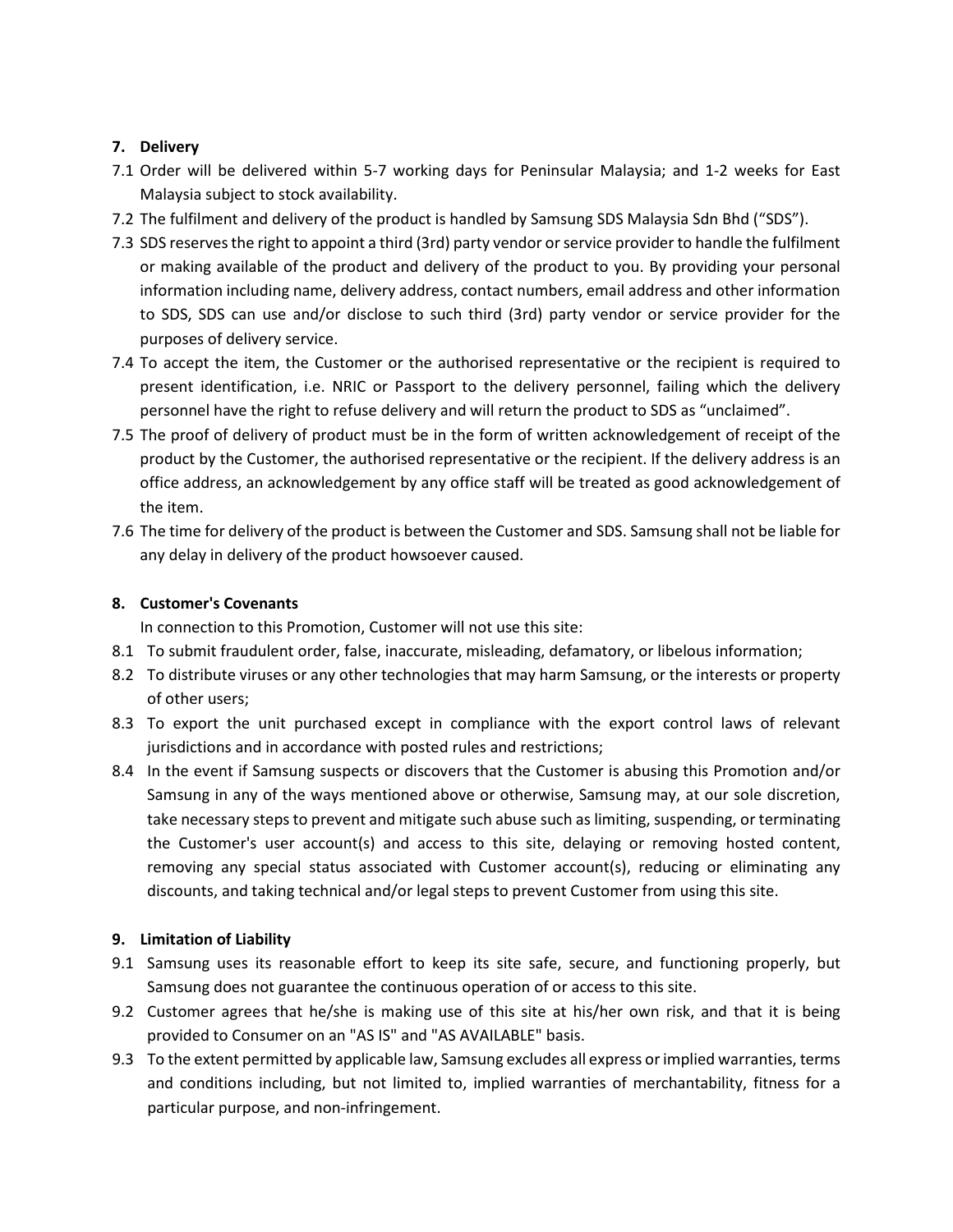- 9.4 Customer shall assume full responsibility in case of any accident, damage or claim resulting from participating in this Promotion.
- 9.5 Customer shall be deemed to be able to perform legally binding contract upon his/her submission of the order and there shall not be any refund or costs whatsoever arising from his/her violation of the minimum age stated herein.
- 9.6 Warranty of the Promotional Product is subject to standard product warranty coverage as per terms and conditions stated in the official corporate website at http://www.samsung.com/my/support/warranty. Customer is advised to check the website from time to time and stay informed for any changes on the terms and conditions of the warranty.

#### **10. General**

- 10.1 In the event Customer has queries with regard to this Promotion; please call Samsung Consumer Service at 1-800-88-9999.
- 10.2 By participating in this Promotion, Customer fully and unconditionally agrees to and accepts the Terms and Conditions stated herein and the decisions of Samsung on every aspect of this Promotion shall be final and binding.
- 10.3 This Promotion is not valid in conjunction with other promotions, vouchers or discounts.
- 10.4 All pictures and/or images of the Promotional Products found in any advertising and marketing materials are for illustration purposes only and actual item or colour may vary.
- 10.5 The indicated price is Recommended Retail Price (RRP). Both RRP and Promo RRP (if any) are subject to change without prior notice.
- 10.6 Free Gift(s), Rebate(s) and E-Voucher(s) if any, are on first come first served basis and while stocks last.
- 10.7 Free Gift(s), Rebate(s) and E-Voucher(s) if any, are not redeemable for cash, not exchangeable or transferable and cannot be used in conjunction with other promotional offers.
- 10.8 Free Gift(s), Rebate(s) and E-Voucher(s) if any, are only applicable for the purchase made under the Participating Stores during the Promotion Period.
- 10.9 Product display sets purchases, B2B purchases, staff purchases, EPP purchases, Customer Retention Program (CRP) purchase are not entitled to any Free Gift(s), Rebate(s) and/or E-Voucher(s).
- 10.10 Samsung reserves the right to disqualify or reject any submissions/ redemptions for Order or Free Gift(s), Rebate(s) and/or E-Voucher(s) in its sole discretion without prior notice, limit or cancel quantities purchased per person or per order. These restrictions may include order placed by or under the same Customer's account or orders that use the same billing address or delivery address.
- 10.11 Samsung reserves the right to amend these Terms and Conditions without prior notice to the extent permitted by law. Changes to the Terms and Conditions shall become effective as soon as they are displayed in Samsung's website.
- 10.12 Samsung reserves the rights to change the Free Gift(s) if any, with products of similar value without any prior notice.
- 10.13 Samsung and/or Dealer reserves the right to cancel any order without any prior notice. For the avoidance of doubt, any cancellation of orders will not entitle the Customer to any compensation against Samsung and/or Dealer for any losses or damages directly or indirectly that may be suffered or incurred by the Customer as a result of the cancellation.